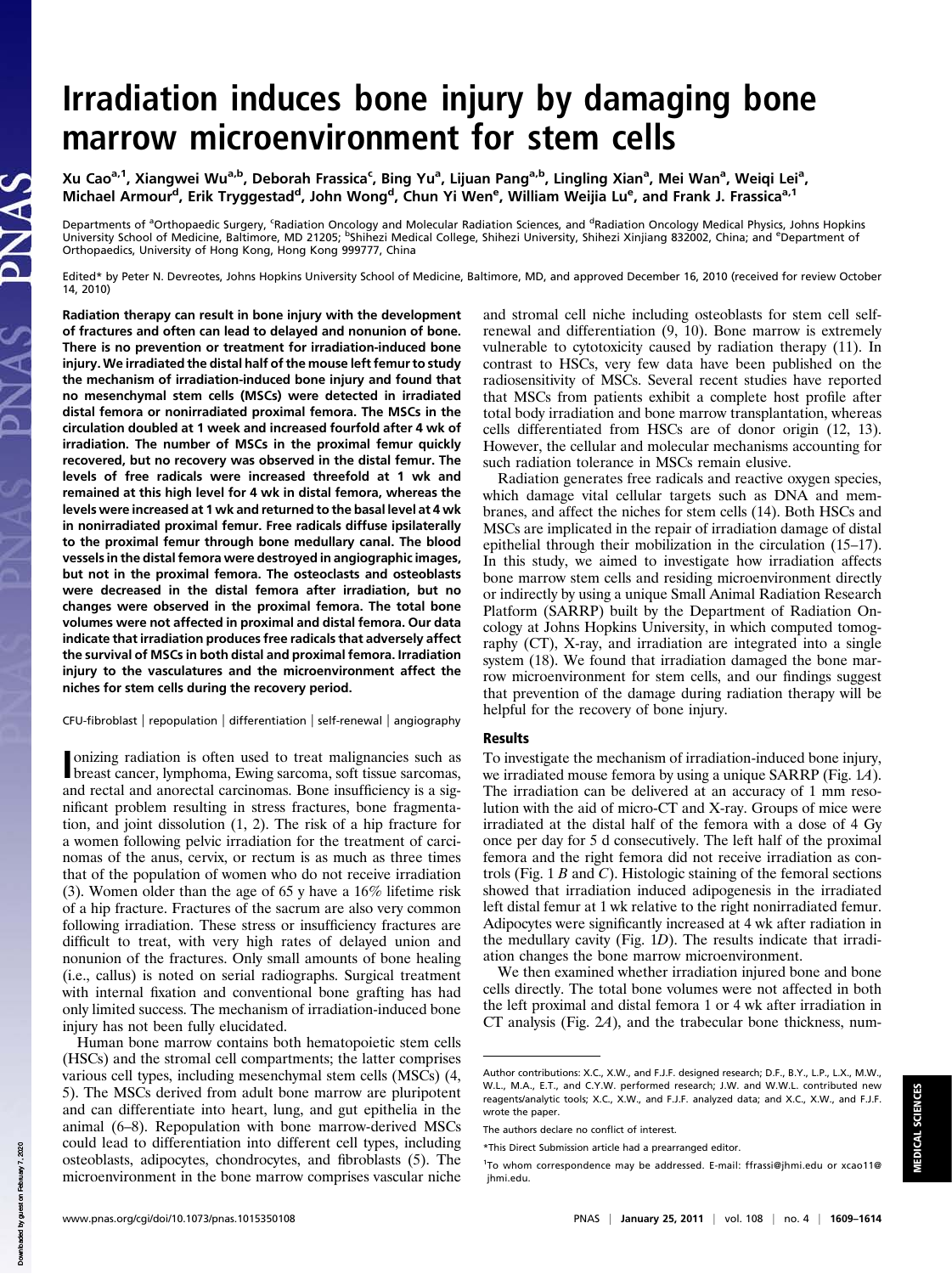

Fig. 1. Local Irradiation on left distal femur. (A) SARRP system. (B) Radiograph of left lower limb of a mouse that received local irradiation of the distal femur. Light rectangle indicates the beam of X-ray. (C) Femora collected from the mice 1 wk after irradiation. (D) Light micrographs of H&E staining performed on trabecular bone sections from proximal and distal femora of mice 1 wk and 4 wk after irradiation. Yellow cross indicates left proximal femur, green cross indicates irradiated area of left distal femur, yellow triangle indicates right proximal femur, and green triangle indicates right distal femur. L, left. R, right. (Scale bar: 100 μm.)

ber, and separation were not changed either (Fig. 2 B–D). Bone histomorphometry analysis showed that numbers of both osteoclasts and osteoblasts were decreased in the distal femora after irradiation, but no changes were observed in the proximal femora (Fig.  $2 E$  and  $F$ ). The results indicate that irradiation affects osteoblasts and osteoclasts in the distal femora, but has no significant effect on differentiated osteoclasts and osteoblasts in the proximal femora (i.e., nonirradiated area).

The effects of irradiation on bone marrow MSCs were examined in CFU-fibroblast (CFU-F) assay with bone marrow cells isolated from left distal femora (i.e., irradiated area) or left proximal femora (i.e., nonirradiated area). No colonies of MSCs were observed in the left proximal femur or distal femur at 1 wk after irradiation, whereas colonies of CFU-F and CFU-osteoblast (CFU-Ob) were observed in the nonirradiated right femur (Fig.  $3A$  and B). Interestingly, recovery of MSCs was observed in the left proximal femur at 4 wk, but not for irradiated distal femur. Similar results were observed and osteoblast differentiation potential of MSCs in CFU-Ob assay (Fig.  $3A$  and C). The colonies of MSCs in the left and right nonirradiated tibia were not changed (Fig. 3D). MSCs have been shown to be mobilized in the circulation in response to tissue damage. We therefore examined the effects of radiation on the levels of MSCs in the circulation. Previously, we have demonstrated the  $CD29+Sca-$ 1+CD45– CD11b– bone marrow stroma are subset of MSCs (19). Flow cytometry analysis of CD29<sup>+</sup>Sca-1<sup>+</sup>CD45<sup>-</sup>CD11b<sup>-</sup>MSCs in peripheral blood collected from the mice at 1 and 4 wk after treatment in the irradiation and sham groups indicates that CD29<sup>+</sup>Sca-1<sup>+</sup>CD45<sup>-</sup>CD11b<sup>-</sup>MSCs were doubled at 1 wk after irradiation and increased fourfold in 4 wk (Fig. 3E). The level of CD29<sup>+</sup>Sca-1<sup>+</sup>CD45<sup>-</sup>CD11b<sup>-</sup>MSCs was also increased in proximal femur at 4 wk after irradiation whereas the levels in the right femur and left distal femur were unchanged. The results reveal that bone marrow MSCs can be affected indirectly following irradiation at another site in the bone marrow cavity. The increased level of Sca-1–positive MSCs in response to irradiation suggests that there is a systemic response resulting in mobilization of MSCs for the repair of bone injury.

To examine the mechanism of irradiation-induced damage of bone marrow MSCs, we measured the levels of free radicals in the bone marrow isolated from the irradiated left distal femur, nonirradiated proximal left proximal femur, and right femur by using thiobarbituric acid reactive substances (TBARS) assay. This assay measures the consequences of lipid peroxidation and malondialdehyde specifically. The levels of TBARS were increased threefold at 1 wk and remained at the same level for 4 wk in left distal femora (Fig. 4A), whereas the levels were increased at 1 wk and decreased to the basal level at 4 wk in nonirradiated proximal femur (Fig. 4A). No changes of TBARS were observed in the right femora (Fig. 4A) and circulation (Fig. 4B), indicating that the free radicals diffuse to ipsilaterally distal femur through bone medullary channel, leading to MSCs damage. The results also suggest that irradiation produces free radicals that adversely affect the MSCs in both distal and proximal femora, but have no significant effects on differentiated osteoclasts and osteoblasts in the ipsilateral proximal femur (i.e., nonirradiated area).

Vasculatures are essential for the maintenance of MSCs as their niche (20, 21). Bone formation is coupled with angiogenesis (22–24). Angiographic images of microphil-perfused femora were performed to analyze the effects of irradiation on bone marrow vasculatures. The results showed that the blood vessels

hown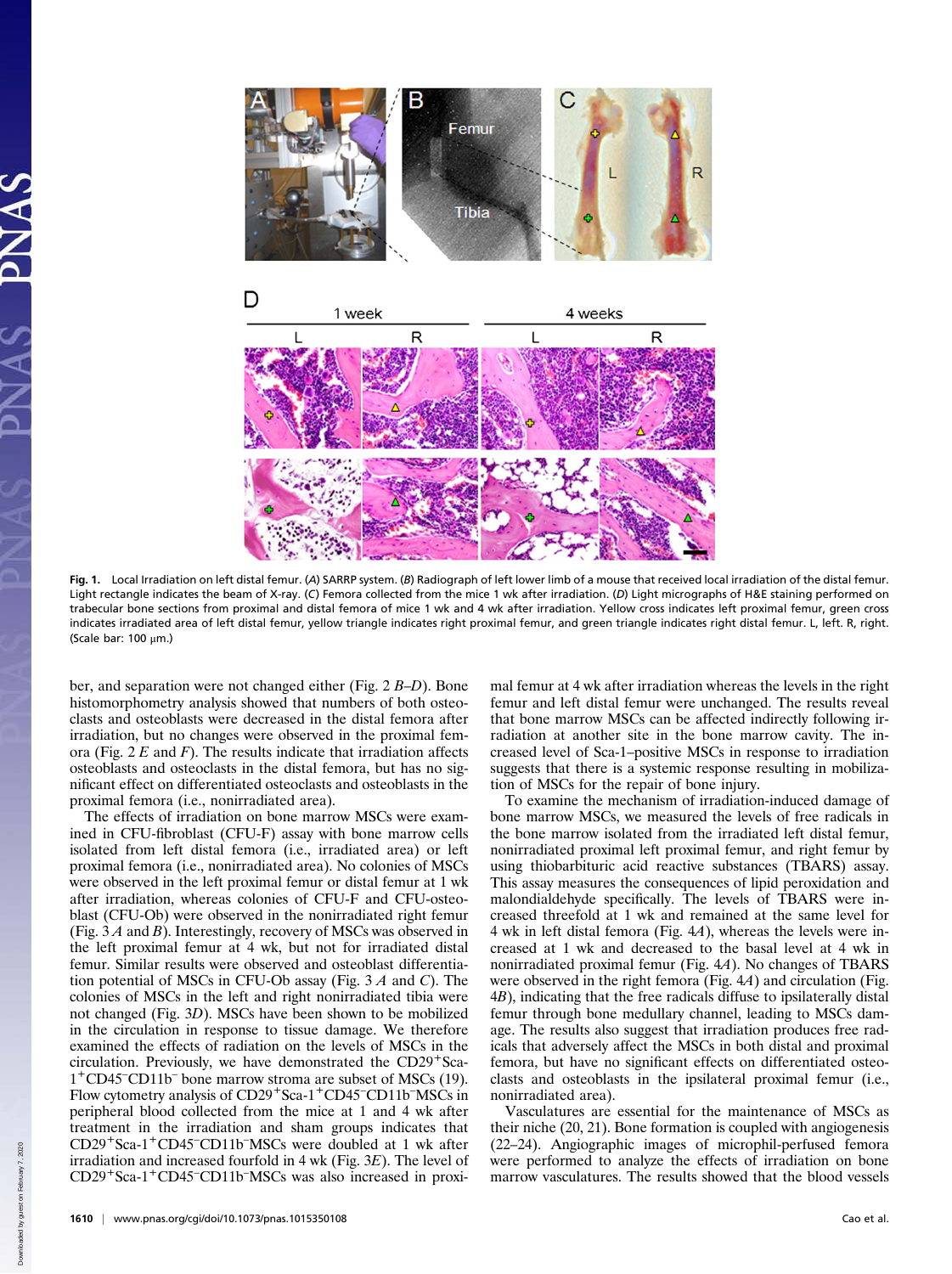

Fig. 2. Bone histomorphometric analysis of trabecular bone from the mice 1 wk and 4 wk after irradiation. Bone volume fraction (BV/TV) (A), trabecular thickness (Tb.Th) (B), trabecular number (Tb.N) (C), trabecular separation (Tb. Sp) (D), number of osteoblasts per bone perimeter (N.Ob<sup>+</sup> /B.Pm) (E), and number of osteoclasts per bone perimeter (N.Oc\*/B.Pm) (F) were measured (LP, left proximal femur; LD, left distal femur; RP, right proximal femur; RD, right distal femur). Data represent the mean  $\pm$  SEM;  $n = 10$  (\*P < 0.05).

in the irradiated left distal femora were damaged at 1 wk and 4 wk after irradiation, but the vessels were intact in the nonirradiated left proximal femora (Fig. 4C). Morphometric analysis showed that vessel volume, thickness, and number were decreased in the distal femur relative to controls (Fig. 4 D–F). The results suggest that direct irradiation, not free radical generation, damages the bone marrow vasculatures.

### **Discussion**

In this study, precise irradiation of the mouse distal femur was performed with a unique SARRP built with integration of CT, X-ray, and irradiation in a single treatment platform. The mouse distal half of the femur was precisely irradiated at accuracy of 1 mm. Here, the direct and indirect effects of irradiation on bone injury and bone marrow MSCs were examined in the same mouse femur with common bone marrow cavity. Our results reveal that irradiation can affect bone marrow MSCs indirectly in the proximal femur without direct irradiation. Interestingly, no colony formation of MSCs was observed in CFU-F and CFU-Ob assays in irradiated and nonirradiated areas of the bone marrow, and the levels of free radicals were dramatically increased. Most likely, the free radicals produced during radiation affects the survival, self-renewal, or differentiation of MSCs. Interestingly, the recovery of MSCs colony formation was seen in 4 wk after irradiation in the nonirradiated proximal femur, but not in the irradiated distal femur. Importantly, the vasculatures—the potential niche for stem cells—were destroyed in irradiated areas. Damage of bone marrow vasculatures—the niches for stem cells likely affects the recovery of MSCs in the irradiated areas, which may explain the refractory nature of bone injury and fractures in patients receiving ionizing radiation to bone. Therefore, our findings suggest that irradiation induces bone injury by producing free radicals that adversely affect microenvironment for MSCs and damaging bone marrow blood vessels.

Bone injury and fractures often occur in patients receiving curative doses of ionizing radiation. These fractures often heal very slowly and sometimes fail to unite. These clinical observations are in accord with our findings in this mouse model and suggest that irradiation damages the bone marrow microenvironment or the niches for stem cells. Recovery of bone injury from ionizing irradiation may occur from repopulation of inhabitant stem cells (14) or repopulation from the systemic circulation. Our results showed that MSCs in the direct irradiated area did not recover, whereas the MSCs in the nonirradiated proximal left proximal femur recovered quickly. The free radicals produced changed the microenvironment in the bone marrow and likely brought the MSCs into a quiescent phase in the nonirradiated area of bone marrow. Stem cells of hematopoietic and mesenchymal origin have been shown in the recovery of ionizing irradiation-induced distal epithelial damage (15–17). The bone marrow with damaged microvasculature is not likely able to retain stem cells and lead to refractory of bone injury and fractures. It has been implicated that mobilization of stem cells in the circulation can occur in response to irradiation (25–27). Indeed, the levels of Sca-1–positive MSCs were increased in the circulation after irradiation. Different markers have been used for MSCs. A recent study revealed that bone barrow MSCs are nestin-positive cells (28). It will be interesting to investigate whether the mobilized Sca-1–positive MSCs are also nestinpositive and if that contributes to the recovery of MSCs in the bone marrow of proximal femur. It will also be interesting to investigate whether the mobilized Sca-1–positive MSCs contribute to the recovery of MSCs in the bone marrow of proximal femur.

The therapeutic potential of bone marrow-derived MSCs has recently been implicated. Not only are these cells able to migrate to injured tissues, but they also are able to differentiate into different phenotypes according to the tissues in which they reside (29). Furthermore, it has been shown that MSCs of bone marrow

Downloaded by guest on February 7, 2020

Downloaded by guest on February 7, 2020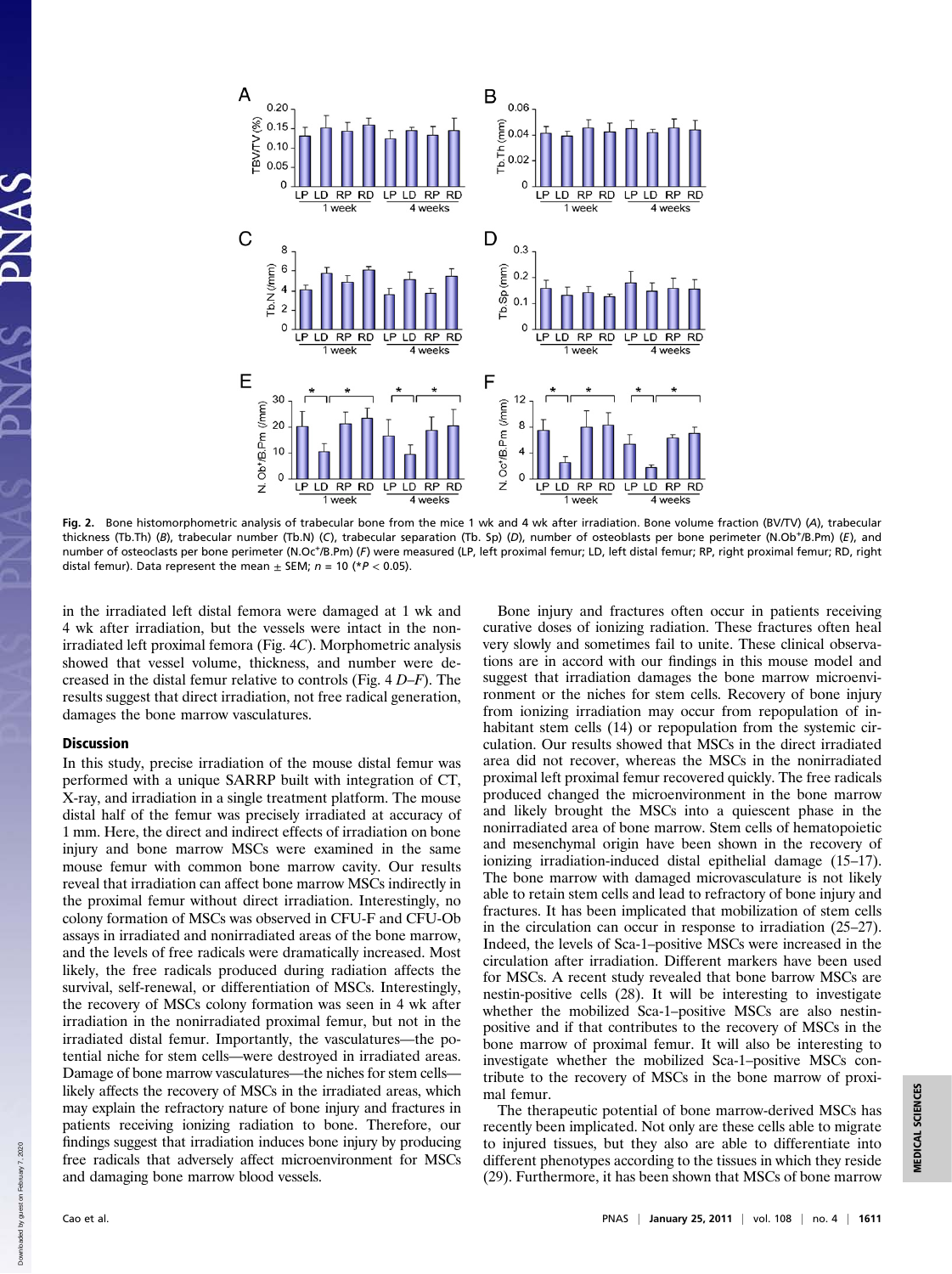

Fig. 3. Effects of local irradiation on potential of MSCs. (A) Colonies formed from harvested bone marrow of femora of the mice as indicated in CFU-F and CFU-Ob assays (1  $\times$  10<sup>5</sup> bone marrow nucleated cells were plated into six-well plates). (B and C) The colony-forming efficiency was determined by number of colonies per 10<sup>5</sup> marrow cells plated. Data represent the mean  $\pm$  SEM of triplicate cultures of bone marrow nucleated cells from five individual mice (\*P < 0.05). (D) Colonies formed from harvested bone marrow of left tibia of the mice as indicated in CFU-F assay. (E and F) FACS analysis of the sorted Sca-1, CD29, CD45, and CD11b cells from the peripheral blood plasma (E) and the bone marrow cell suspension (F) obtained from the mice. Data represent the mean  $\pm$  SEM;  $n = 5$ .

origin could hasten hematopoietic recovery and provide a better tool for cell therapy if applied autologously to patients who undergo irradiation (30, 31). Thus, improving bone marrow microenvironment and accelerating vasculogenesis could be a potential treatment for patients with radiation-induced bone injury.

#### Methods

Mice. C57BL/6J (WT) mice were purchased from Charles River. Male mice 8 wk of age were anesthetized by inhalation of isoflurane during the procedure and immobilized using fixtures. SARRP developed by researchers at the Department of Radiation Oncology at Johns Hopkins University was used to irradiate the mice. A clinically applicable dose rate (4 Gy min−<sup>1</sup> ) was delivered by using the 225-kVp setting with a 3.0-mm focal spot with a maximum 13 mA beam current. Irradiation was once per day, and the total dose is 20 Gy. All animals were maintained in the animal facility of the Johns Hopkins University School of Medicine. The experimental protocol was reviewed and approved by the institutional animal care and use committee of the Johns Hopkins University.

Histochemistry and Histomorphometric Analysis. At the time of euthanasia, the bone tissues were resected and fixed in 10% buffered formalin for 48 h, decalcified in 10% EDTA (pH 7.0) for 20 d, and embedded in paraffin. Longitudinally oriented sections of bone  $4 \mu m$  thick, including the metaphysis and diaphysis, were processed for H&E staining. Sections were microphotographed to perform histomorphometric measurements on the highlighted areas of the bone displayed on the digitalized image. Quantitative histomorphometric analysis was conducted in a blinded fashion with OsteoMeasureXP Software (OsteoMetrics). Two-dimensional parameters of trabecular bone were measured in a 2-mm square 1 mm distal to the lowest point of the growth plate in the trabecular bone.

CFU-F and CFU-Ob Assays. At the time of euthanasia, the femora were cut in half into proximal and distal pieces and bone marrow from medullary cavities were collected individually, and cell number was determined after removal of red blood cells with Zapoglobin (Coulter). The number of CFU-Fs and CFU-Obs in murine bone marrow isolates and in cultures of bone marrow cells was determined in cocultures with irradiated guinea pig marrow cells as reported.

Briefly, marrow cells were obtained from the femurs and tibiae of 2-mo-old female Hartley guinea pigs by flushing with a 22-gauge needle and resuspended. Cells were  $\gamma$ -irradiated with a <sup>57</sup>Co source for 50 min at 1.2 Gy/min as reported. After rinsing by centrifugation, cells were resuspended in minimum essential medium- $\alpha$  with 20% FBS, counted, and cultured at 2.5  $\times$  10<sup>6</sup> per well of a six-well plate.

For assay of CFU-F and CFU-Ob number,  $1 \times 10^5$  murine marrow cells were plated into six-well plates in 3 mL minimum essential medium-α supplemented with glutamine (2 mM), penicillin (100 U/mL), streptomycin sulfate (100 μg/mL), and 20% lot-selected FBS. Duplicate cultures were established. After 2 to 3 h of adhesion, unattached cells were removed, and 2.5  $\times$  10<sup>6</sup> irradiated guinea pig feeder cells (provided by Brendan J. Canning, Johns Hopkins Asthma and Allergy Center, Baltimore) were added to cultivation medium of adherent cultures just after washing. On day 14, cultures were fixed and stained with 0.5% crystal violet. The colonies containing 50 or more cells were counted. For CFU-Ob assay, the cells were cultured with osteogenic medium as described earlier for 21 d and analyzed with Alizarin red staining. The colony-forming efficiency was determined by number of colonies per  $10<sup>5</sup>$  marrow cells plated.

FACS Analysis. Cells aliquots were incubated for 20 min at 4 °C with antibodies conjugated by phycoerythrin, FITC, peridinin chlorophyll protein, and allophycocyanin against mouse Sca-1, CD29, CD45, and CD11b (Biolegend). Acquisition was performed on a FACSAria sorter (BD Biosciences), and analysis was performed using a FACS DIVE software, version 6.1.3 (BD Biosciences).

Measurement of Lipid Oxidation. Peripheral venous blood was drawn into syringes containing preservative-free heparin (25 U/mL; Gibco/Life Technologies) and centrifuged at 1,200  $\times$  g for 10 min at 5 °C to 10 °C to isolate the plasma. Bone marrow samples were collected into preservative-free heparinized saline solution (25 U/mL) and centrifuged at 3,500 rpm for 10 min at 5 °C to 10 °C to isolate bone marrow plasma. Plasma lipid oxidation was assessed by determining the level of TBARS by using a TBARS assay kit (Zeptometrix).

Down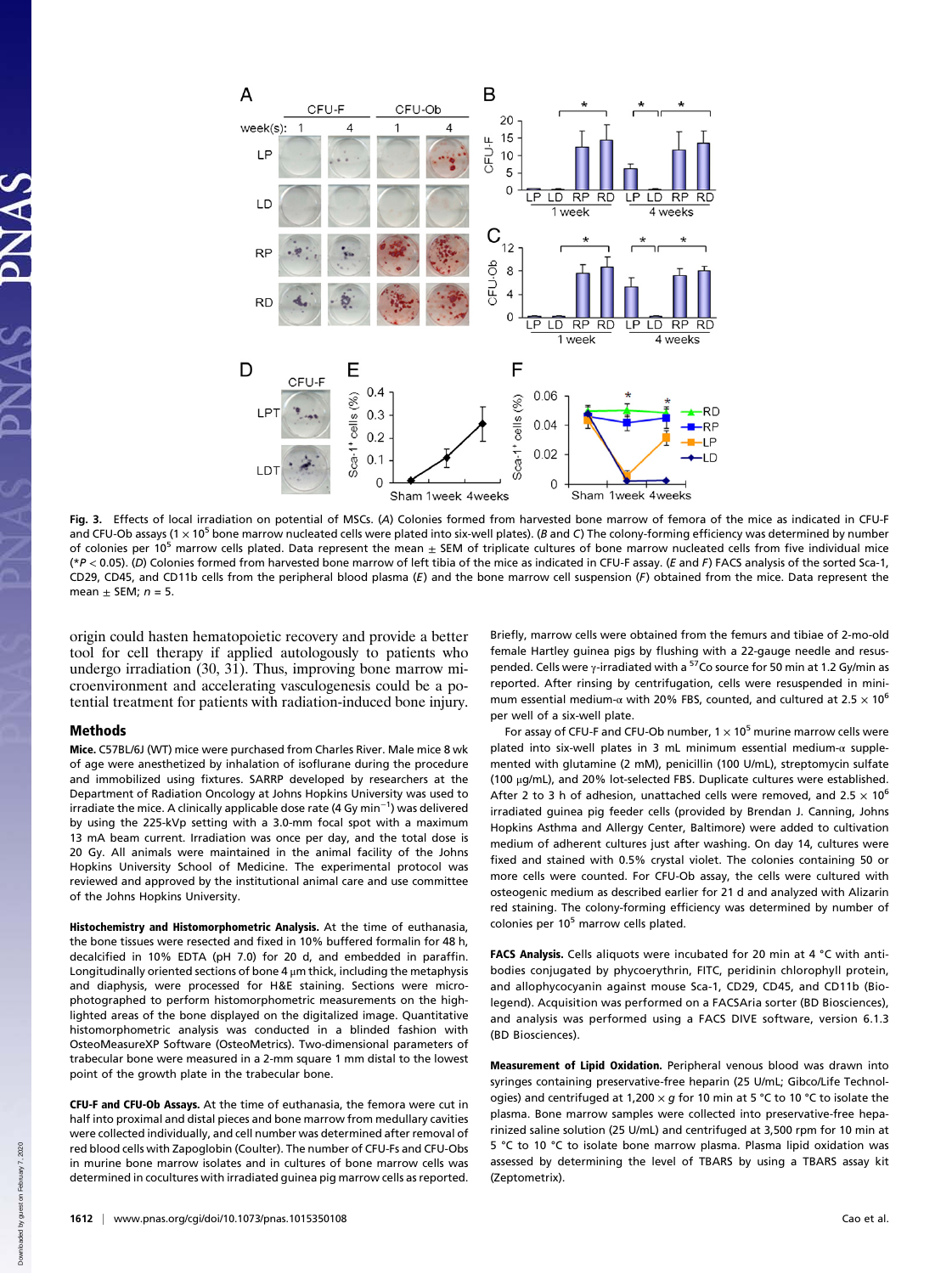

Fig. 4. Effects of local irradiation on the production of free radicals and angiogenesis. Free radicals were assessed in both bone marrow (A) and peripheral blood (B) before irradiation and 1 wk and 4 wk after irradiation detected by TBARS assay. (C) Representative 3D micro-CT images of femora from the mice after local irradiation. (Scale bar: 1 mm.). (D-F) Quantitative micro-CT angiography analysis. Vascular volume fraction (VV/TV) (D), vascular thickness (V.Th) (E), and vascular number (V.N) (F) were measured. Data represent the mean  $\pm$  SEM; n = 10 (\*P < 0.05).

Micro-CT Angiography Analysis. Blood vessels in bone were imaged by angiography of microphil-perfused long bones. The thoracic cavity was opened, and the inferior vena cava was severed after animals were killed. The vasculature was flushed with 0.9% normal saline solution containing heparin sodium (100 U/mL) through a needle inserted into the left ventricle. The specimens were pressure fixed with 10% neutral buffered formalin. Formalin was flushed from the vessels by using heparinized saline solution, and the vasculature was injected with a radiopaque silicone rubber compound containing lead chromate (Microfil MV-122; Flow Tech). Samples were stored at 4 °C overnight for contrast agent polymerization. Mouse femurs were dissected from the specimens and soaked for 4 d in 10% neutral buffered

- 1. Costantino PD, Friedman CD, Steinberg MJ (1995) Irradiated bone and its management. Otolaryngol Clin North Am 28:1021–1038.
- 2. Jegoux F, Malard O, Goyenvalle E, Aguado E, Daculsi G (2010) Radiation effects on bone healing and reconstruction: interpretation of the literature. Oral Surg Oral Med Oral Pathol Oral Radiol Endod 109:173–184.
- 3. Baxter NN, Habermann EB, Tepper JE, Durham SB, Virnig BA (2005) Risk of pelvic fractures in older women following pelvic irradiation. JAMA 294:2587–2593.
- 4. Gerson SL (1999) Mesenchymal stem cells: No longer second class marrow citizens. Nat Med 5:262-264
- 5. Prockop DJ (1997) Marrow stromal cells as stem cells for nonhematopoietic tissues. Science 276:71–74.
- 6. Jiang Y, et al. (2002) Pluripotency of mesenchymal stem cells derived from adult marrow. Nature 418:41–49.
- 7. Kawada H, et al. (2004) Nonhematopoietic mesenchymal stem cells can be mobilized and differentiate into cardiomyocytes after myocardial infarction. Blood 104: 3581–3587.
- 8. Lee KD, et al. (2004) In vitro hepatic differentiation of human mesenchymal stem cells. Hepatology 40:1275–1284.
- 9. Garrett RW, Emerson SG (2009) Bone and blood vessels: The hard and the soft of hematopoietic stem cell niches. Cell Stem Cell 4:503–506.
- 10. Yin T, Li L (2006) The stem cell niches in bone. J Clin Invest 116:1195–1201.
- 11. Mauch P, et al. (1995) Hematopoietic stem cell compartment: Acute and late effects of radiation therapy and chemotherapy. Int J Radiat Oncol Biol Phys 31: 1319–1339.
- 12. Dickhut A, et al. (2005) Mesenchymal stem cells obtained after bone marrow transplantation or peripheral blood stem cell transplantation originate from host tissue. Ann Hematol 84:722–727.

formalin to ensure complete tissue fixation. Specimens were subsequently treated for 48 h in a formic acid-based solution (Cal-Ex II) to decalcify the bone and facilitate image thresholding of the femoral vasculature from the surrounding tissues. Images were obtained using a high resolution (9-μm isotropic voxel size) micro-CT imaging system (MicroCT40; Scanco). A threshold of 306 was initially chosen based on visual interpretation of thresholded 2D tomograms.

**Statistics.** Data are presented as mean  $\pm$  SEM and were analyzed using a oneway ANOVA followed by Dunnett test.

- 13. Rieger K, et al. (2005) Mesenchymal stem cells remain of host origin even a long time after allogeneic peripheral blood stem cell or bone marrow transplantation. Exp Hematol 33:605–611.
- 14. Greenberger JS, Epperly M (2009) Bone marrow-derived stem cells and radiation response. Semin Radiat Oncol 19:133–139.
- 15. Epperly MW, et al. (2004) Bone marrow origin of cells with capacity for homing and differentiation to esophageal squamous epithelium. Radiat Res 162:233–240.
- 16. Greenberger JS, Epperly MW (2007) Review. Antioxidant gene therapeutic approaches to normal tissue radioprotection and tumor radiosensitization. In Vivo 21: 141–146.
- 17. Krause DS, et al. (2001) Multi-organ, multi-lineage engraftment by a single bone marrow-derived stem cell. Cell 105:369–377.
- 18. Deng H, et al. (2007) The small-animal radiation research platform (SARRP): Dosimetry of a focused lens system. Phys Med Biol 52:2729–2740.
- 19. Tang Y, et al. (2009) TGF-beta1-induced migration of bone mesenchymal stem cells couples bone resorption with formation. Nat Med 15:757–765.
- 20. Crisan M, et al. (2008) A perivascular origin for mesenchymal stem cells in multiple human organs. Cell Stem Cell 3:301-313.
- 21. Shi S, Gronthos S (2003) Perivascular niche of postnatal mesenchymal stem cells in human bone marrow and dental pulp. J Bone Miner Res 18:696-704.
- 22. Schipani E, Maes C, Carmeliet G, Semenza GL (2009) Regulation of osteogenesisangiogenesis coupling by HIFs and VEGF. J Bone Miner Res 24:1347–1353.
- 23. Street J, et al. (2002) Vascular endothelial growth factor stimulates bone repair by promoting angiogenesis and bone turnover. Proc Natl Acad Sci USA 99:9656– 9661.
- 24. Wang Y, et al. (2007) The hypoxia-inducible factor alpha pathway couples angiogenesis to osteogenesis during skeletal development. J Clin Invest 117:1616-1626.

Downloaded by guest on February 7, 2020

loaded by guest on

Down

2020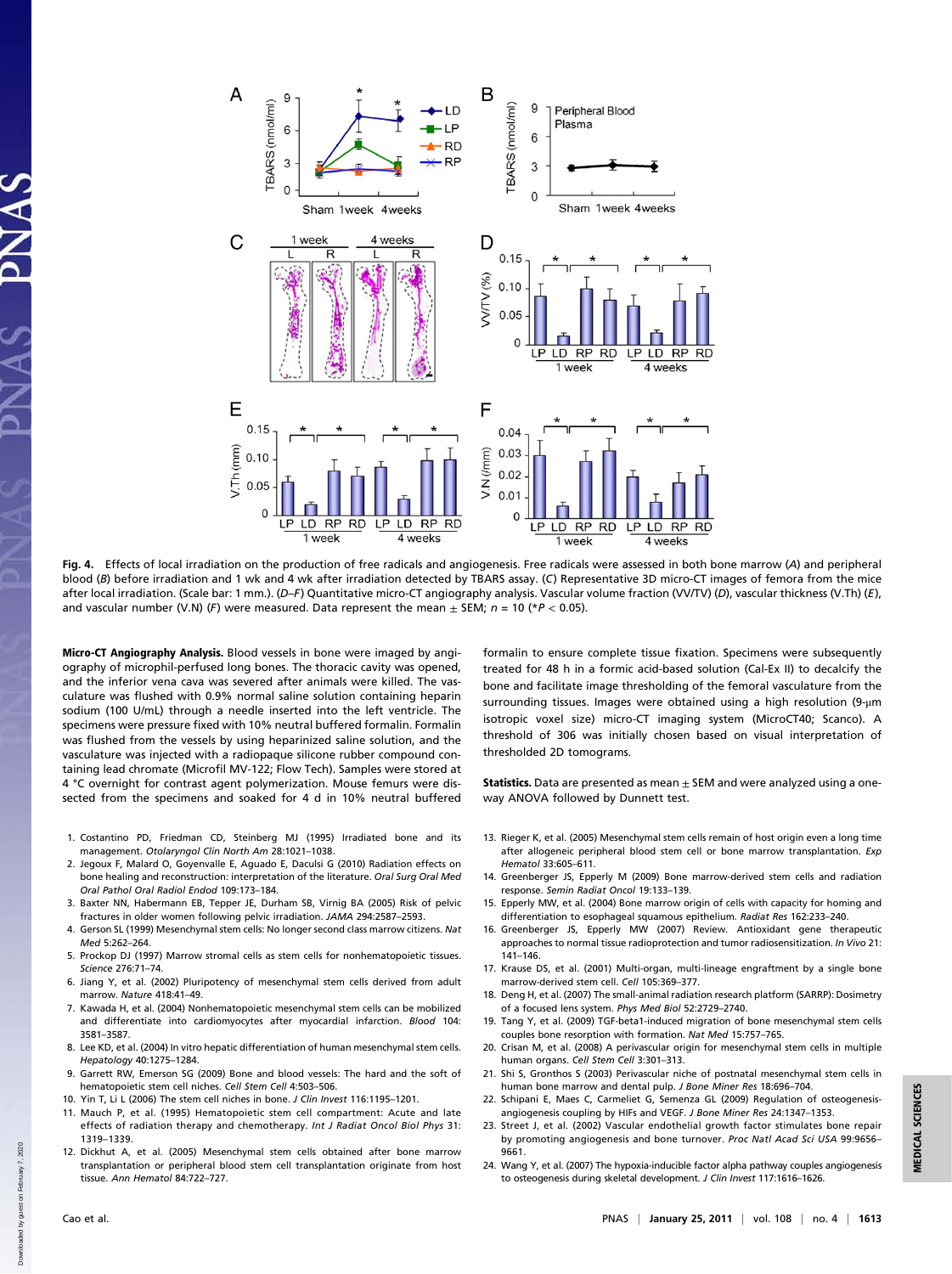- 25. Harrison DE, Astle CM, Delaittre JA (1978) Loss of proliferative capacity in immunohemopoietic stem cells caused by serial transplantation rather than aging. J Exp Med 147:1526–1531.
- 26. Harrison DE, Astle CM (1982) Loss of stem cell repopulating ability upon transplantation. Effects of donor age, cell number, and transplantation procedure. J Exp Med 156:1767–1779.
- 27. Werts ED, Gibson DP, Knapp SA, DeGowin RL (1980) Stromal cell migration precedes hemopoietic repopulation of the bone marrow after irradiation. Radiat Res 81:20–30.
- 28. Méndez-Ferrer S, et al. (2010) Mesenchymal and haematopoietic stem cells form a unique bone marrow niche. Nature 466:829–834.
- 29. Horwitz EM, et al. (2002) Isolated allogeneic bone marrow-derived mesenchymal cells engraft and stimulate growth in children with osteogenesis imperfecta: Implications for cell therapy of bone. Proc Natl Acad Sci USA 99:8932–8937.
- 30. Koç ON, et al. (1999) Bone marrow-derived mesenchymal stem cells remain hostderived despite successful hematopoietic engraftment after allogeneic transplantation in patients with lysosomal and peroxisomal storage diseases. Exp Hematol 27:1675–1681.
- 31. Koç ON, et al. (2000) Rapid hematopoietic recovery after coinfusion of autologousblood stem cells and culture-expanded marrow mesenchymal stem cells in advanced breast cancer patients receiving high-dose chemotherapy. J Clin Oncol 18:307–316.

SVNAS PNAS